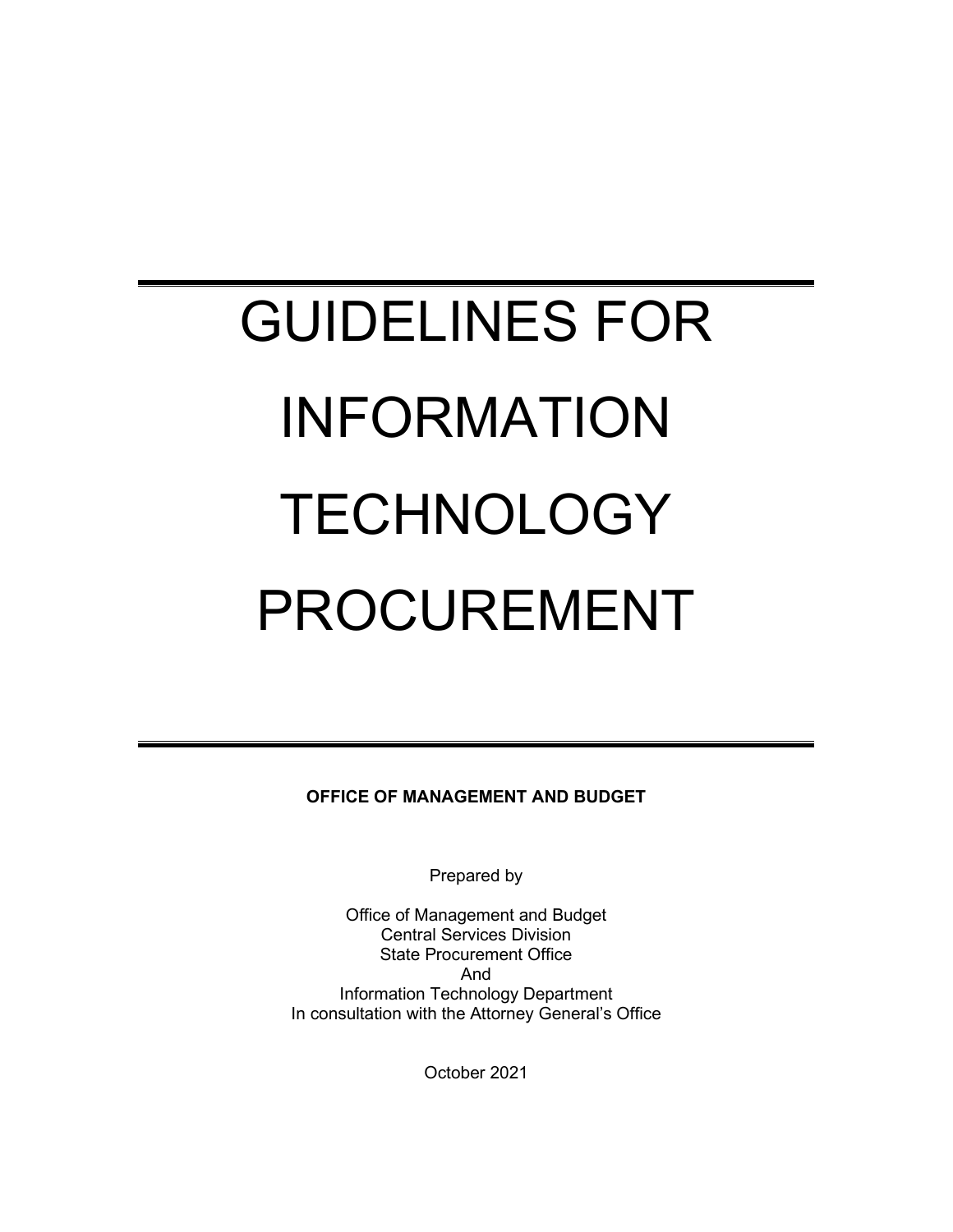# **Table of Contents**

| 1.             |                                                                         |  |
|----------------|-------------------------------------------------------------------------|--|
| 2.             |                                                                         |  |
| 3.             |                                                                         |  |
| 4.             |                                                                         |  |
| 5.             |                                                                         |  |
| 5.1            |                                                                         |  |
| 6.             |                                                                         |  |
| 7.             |                                                                         |  |
| 7.1            | IT Purchases Regardless of Dollar Amount - Approvals and Waivers 4      |  |
| 7.2            |                                                                         |  |
| 7.3            |                                                                         |  |
| 8.             |                                                                         |  |
|                |                                                                         |  |
|                |                                                                         |  |
| 1.             |                                                                         |  |
| 2.             | IT Projects \$250,000 and Over - Project Management Requirements Error! |  |
|                | Bookmark not defined.                                                   |  |
| 3.             | IT Projects \$100,000 - \$500,000 - Project Management Oversight Error! |  |
|                | Bookmark not defined.                                                   |  |
| 4.             |                                                                         |  |
|                |                                                                         |  |
|                |                                                                         |  |
| 1.             |                                                                         |  |
| 2.             |                                                                         |  |
| 3.             |                                                                         |  |
| 3.1            |                                                                         |  |
| 3.2            | Project Procurement Officer Role in ESC Monitoring and Oversight10      |  |
| 3.3            |                                                                         |  |
| 3.4            | ESC Meetings Subject to Open Records and Open Meetings Laws 10          |  |
| 4.             |                                                                         |  |
| 4.2            |                                                                         |  |
| 5.             | Signatures on Contracts and Amendments for Major IT Projects13          |  |
| 6.             |                                                                         |  |
| 7 <sub>1</sub> | Qualifications of Primary Project Manager for Major IT Projects 13      |  |
| 8.             |                                                                         |  |
| 9.             |                                                                         |  |
| 9.1            | State Information Technology Advisory Committee (SITAC) 14              |  |
| 9.2            |                                                                         |  |
| 10.            |                                                                         |  |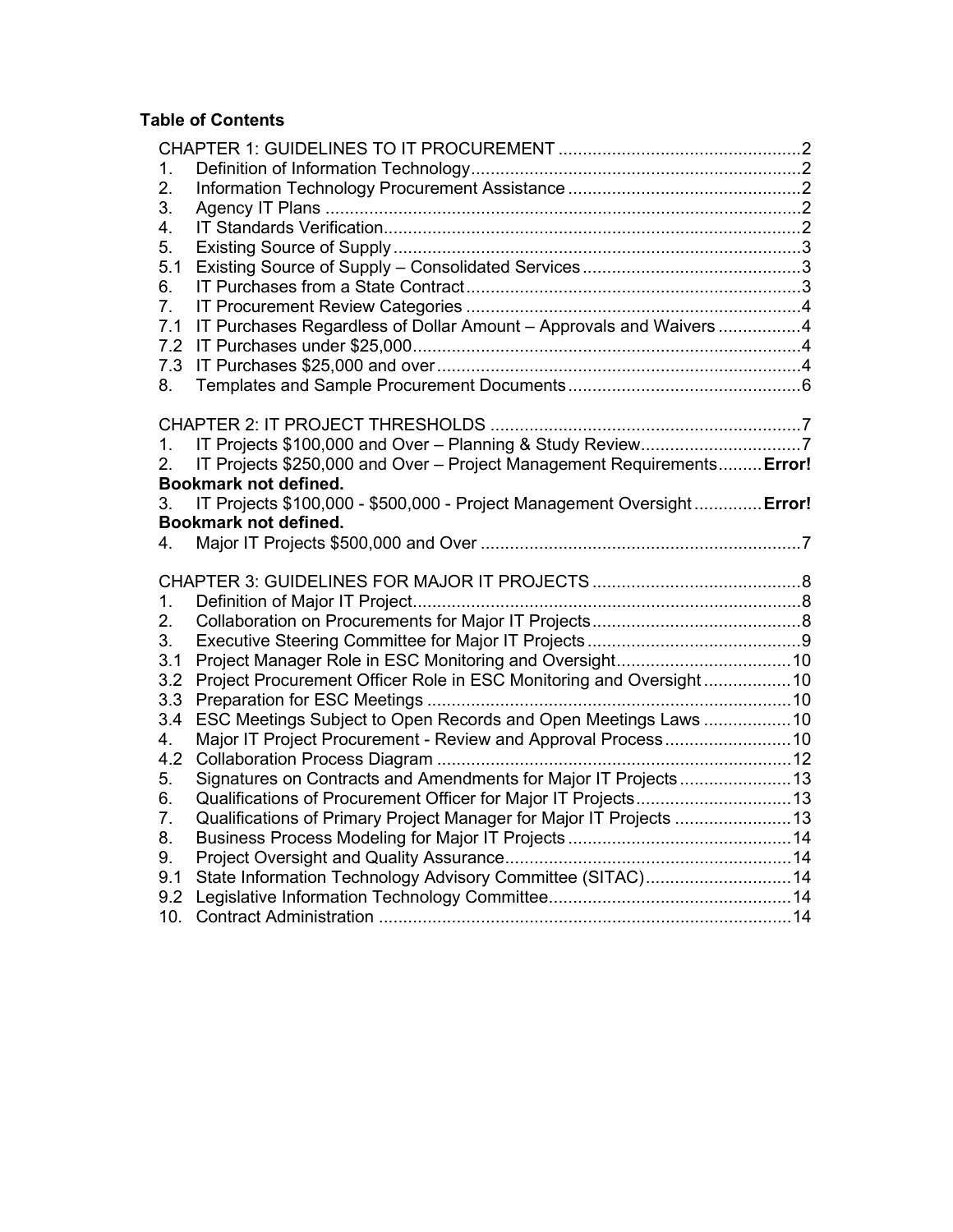# CHAPTER 1: GUIDELINES TO IT PROCUREMENT

<span id="page-2-0"></span>*These guidelines are to provide executive branch agencies with the process to be followed for the procurement of Information Technology (IT) hardware, software and services.* 

*Unless otherwise stated, many of these IT Procurement guidelines exclude the judicial and legislative branches and institutions under the control of the state board of higher education. However, requirements for provisioning certain wide area network services [ref.* [N.D.C.C. §](http://www.legis.nd.gov/cencode/t54c59.pdf?20130705151814) 54-59-02] *and requirements for reporting on major IT projects [ref.*  [N.D.C.C. §](http://www.legis.nd.gov/cencode/t54c35.pdf?20130705152150) 54-35-15.2*) apply to all branches of state government including higher education.*

*Please contact the OMB State Procurement Office at 701-328-2740 or [infospo@nd.gov](mailto:infospo@nd.gov) if you have any questions or suggestions for the improvement of these guidelines.* 

#### <span id="page-2-1"></span>1. Definition of Information Technology

"Information technology" means the use of hardware, software, services, and supporting infrastructure to manage and deliver information using voice, data, and video. [ref. [N.D.C.C. § 54-59-01 \(3\)\]](http://www.legis.nd.gov/cencode/t54c59.pdf?20151104082937) For examples go to: [http://www.nd.gov/itd/about-us/definition](http://www.nd.gov/itd/about-us/definition-information-technology)[information-technology](http://www.nd.gov/itd/about-us/definition-information-technology)

#### <span id="page-2-2"></span>2. Information Technology Procurement Assistance

IT procurement staff from the Information Technology Department (ITD) provide review, consultation and general assistance to agencies regarding IT procurements and contracting best practices. An IT procurement request for review or general assistance can be e-mailed to [ITD Procurement.](mailto:ITDProcurement@nd.gov) To speak to a member of the IT procurement staff contact the [ITD Service Desk.](http://www.nd.gov/itd/support)

# <span id="page-2-3"></span>3. Agency IT Plans

IT planning is a process to establish clear objectives for IT organizations that link directly back to the enterprise's strategic business goals. Each executive branch state agency or institution, excluding entities under the control of the state board of higher education, must submit an [agency IT plan](http://www.nd.gov/itd/services/it-planning) to ITD by August 15th of each even numbered year. [ref. [N.D.C.C. §54-59-11\]](http://www.legis.nd.gov/cencode/t54c59.pdf?20130705151814)

ITD submits information regarding proposed major IT projects (\$500,000 and over) to the State Information Technology Advisory Committee (SITAC) for review and ranking. The committee's recommended prioritization of major IT projects is submitted to the Legislative IT Committee, the Office of Management and Budget, and the Appropriations Committees of the Legislative Assembly. [ref. [N.D.C.C. §54-59-02 \(1\)\]](http://www.legis.nd.gov/cencode/t54c59.pdf?20151104082937)

Throughout the biennium, agencies must also [involve ITD in project origination](https://www.nd.gov/itd/services/project-exploration) as initiatives arise that were not identified within their IT plan.

# <span id="page-2-4"></span>4. IT Standards Verification

An agency planning to purchase information technology hardware, software, software maintenance, or services is responsible to review its IT purchases, competitive bid solicitations, and contracts to verify that the technology being procured complies with state IT standards. For assistance with this analysis, the agency may request an architectural design review to be performed by [Enterprise Architecture.](http://www.nd.gov/itd/services/enterprise-architecture)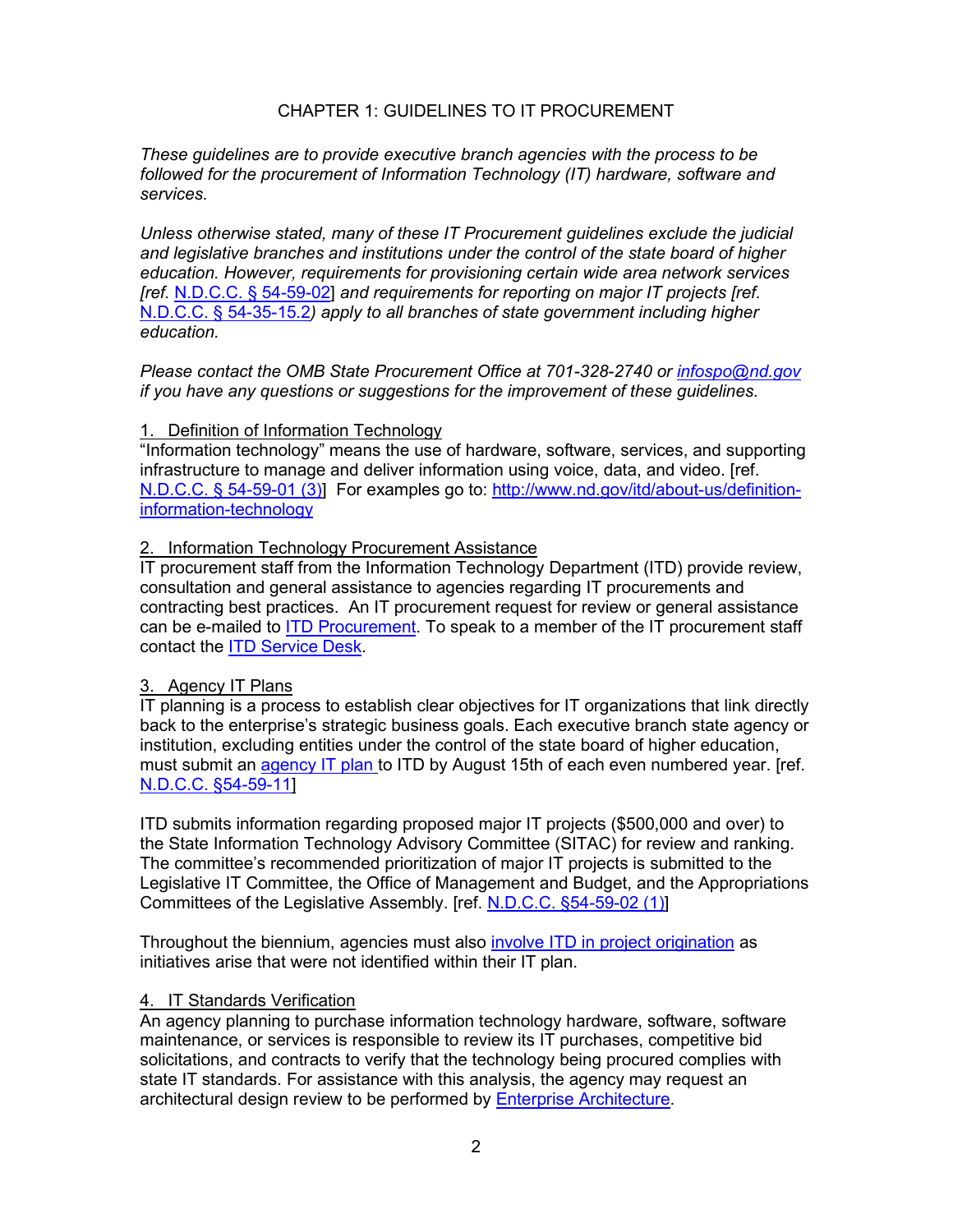For any IT procurement that does not comply with state IT standards, the agency must obtain prior approval from ITD. Submit a [Request for Exemption to IT Standard.](http://www.nd.gov/itd/requests-exemption)

# <span id="page-3-0"></span>5. Existing Source of Supply

[ITD](http://www.nd.gov/itd/) provides a variety of [information technology services,](http://www.nd.gov/itd/services) including IT infrastructure, information management, business analysis, project management, software development, and website development. Agencies can purchase ITD services without competition regardless of dollar amount. An agency can also solicit bids or proposals from ITD during a competitive solicitation process. [ref. subsection  $2(i)$  of N.D.C.C. § 54-[44-4-05](http://www.legis.nd.gov/cencode/t54c44-4.pdf?20151203080716) and [N.D.A.C. §](http://www.legis.nd.gov/information/acdata/pdf/4-12-15.pdf?20151203081405) 4-12-15] For more information, contact ITD at 701-328-3190 or visit its website at [www.nd.gov/itd/.](http://www.nd.gov/itd/)

# <span id="page-3-1"></span>5.1 Existing Source of Supply – Consolidated Services

State law requires OMB and ITD to develop policies and guidelines for consolidation of certain IT services through a delivery mechanism provided by ITD in order to create efficiencies, cost savings and improved quality of service. [ref. [N.D.C.C. §](http://www.legis.nd.gov/cencode/t54c59.pdf?20130705151814) 54-59-22] ITD, with advisement from its customers, has created [Service Level Agreements](http://www.nd.gov/itd/support/service-level-agreements) (SLAs) to help manage and improve upon the levels of service between ITD and its customers. OMB endorses these SLAs and incorporates them here as policy and guidance for the applicable consolidated services.

- Telecommunication and Network Equipment and Services: Purchase all [telecommunication](http://www.nd.gov/itd/services/communication) and [network](http://www.nd.gov/itd/services/network) equipment and services through ITD, including telephones and telephone systems (other than cellular phones), automated attendant systems, call sequencers, lines, circuits, all data and video communication equipment and services, routers, switches, and data circuits. [ref. [N.D.C.C. §](http://www.legis.nd.gov/cencode/t54c59.pdf?20130705151814) 54-59-05] Submit an online [work request](https://apps.nd.gov/itd/workorder/login.htm) to ITD.
- Electronic Mail, File and Print Server Administration, Database Administration, Application Server, and Hosting Services: Agencies, unless exempted, must obtain [hosting](http://www.nd.gov/itd/services/hosting) services through a delivery system established by ITD. [ref. [N.D.C.C. §](http://www.legis.nd.gov/cencode/t54c59.pdf?20130705151814) 54-59-22] Submit an online [work request](https://apps.nd.gov/itd/workorder/login.htm) to ITD.
- Desktop Support Services: Specific agencies must obtain centralized desktop support services from ITD. [ref. N.D.C.C. § [54-59-22.1\]](http://www.legis.nd.gov/cencode/t54c59.pdf?20130705151814) ITD's [desktop](http://www.nd.gov/itd/services/desktop-support)  [support service](http://www.nd.gov/itd/services/desktop-support) includes the acquisition, management and technical support of personal computers and peripheral devices. Submit an online [work request](https://apps.nd.gov/itd/workorder/login.htm) to ITD. Follow the [Desktop Support WMS Instruction Guide](http://www.nd.gov/itd/node/648) to submit a service request to add, change, or end IT services for new, existing, and terminated employees.
- The state has invested in a website platform to improve security, reduce cost, and make it easier for agencies to comply with state and federal standards (e.g. accessibility, encryption, data privacy, etc.). The [State Website Platform](https://www.digital.nd.gov/statewide-website-platform/) should be evaluated for agency fit prior to procuring a new website or website redesign.

# <span id="page-3-2"></span>6. IT Purchases from a State Contract

ITD approval is generally not required for equipment, software, and services that are purchased off [State Contracts,](https://apps.nd.gov/csd/spo/services/bidder/listCurrentContracts.htm) with the exception of equipment, software, and services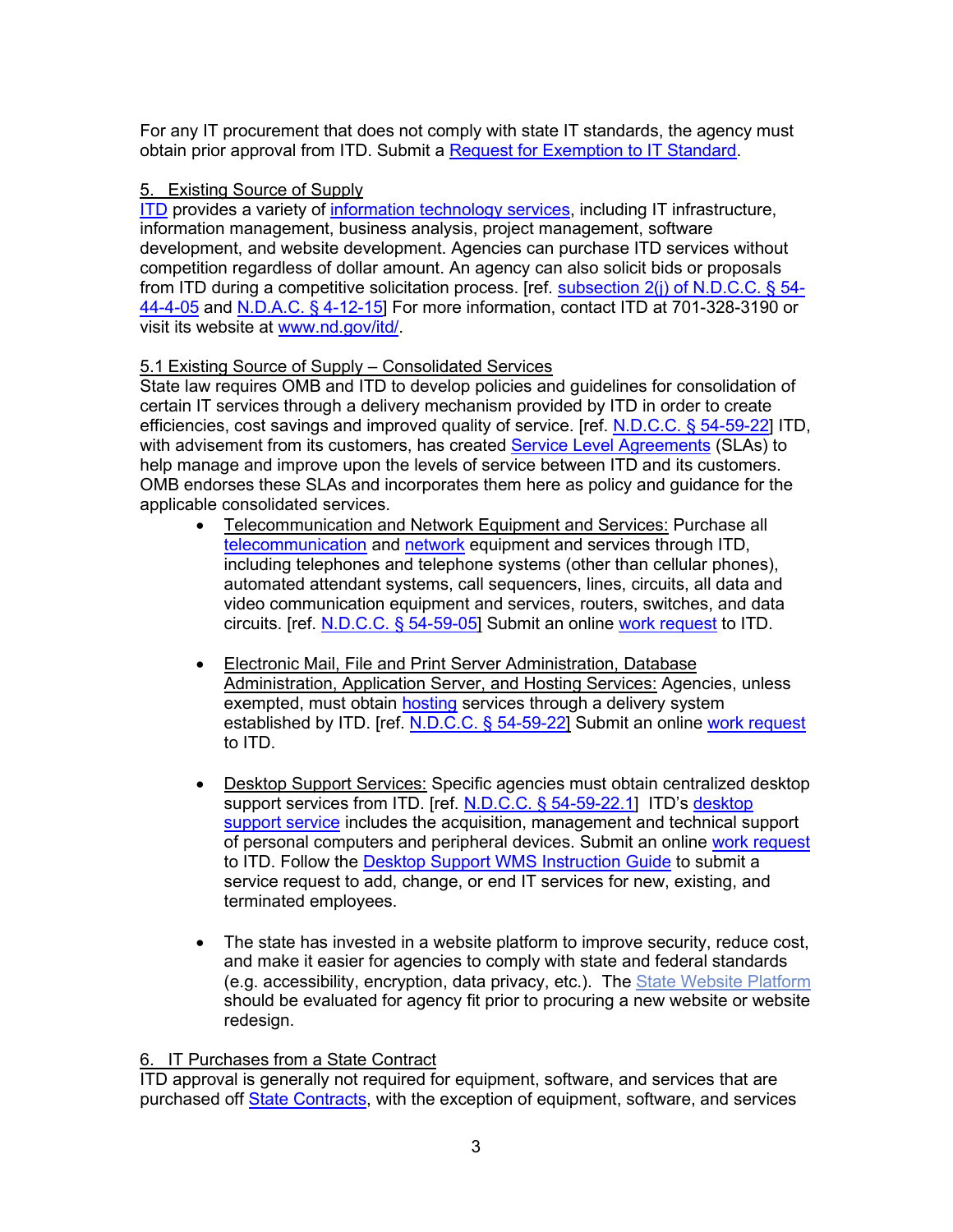that are required to be provided by ITD [ref N.D.C.C.  $\S$  [54-59-05 \(5\)](http://www.legis.nd.gov/cencode/t54c59.pdf?20151104082937) and N.D.C.C.  $\S$  54-[59-22\]](http://www.legis.nd.gov/cencode/t54c59.pdf?20130705151814) State Contracts may require additional review or action at certain dollar thresholds, so agencies must follow the instructions related to purchasing from the applicable State Contact. Contact the contract administrator listed on the contract web page with specific questions about the contract.

# <span id="page-4-0"></span>7. IT Procurement Review Categories

There are various review and approval requirements for IT purchases depending on the type of technology being acquired and the purchase amount. This section describes the various review and approval categories.

# <span id="page-4-1"></span>7.1 IT Purchases Regardless of Dollar Amount – Approvals and Waivers

- Server Equipment, Cloud, Software-As-A-Service, Managed Hosting Services: ITD must approve all purchases related to servers (applications, electronic mail, file and print, database, server storage), and for hosted services (including managed IT services/applications) outside of ITD. [ref. [N.D.C.C. §](http://www.legis.nd.gov/cencode/t54c59.pdf?20130705151814) 54-59-22] Submit a [Request for Exemption to IT Statutory Policy](http://www.nd.gov/itd/requests-exemption) to ITD Enterprise Services.
- IT purchase related to the State's ConnectND PeopleSoft/Oracle implementation: OMB must approve all purchases of shadow systems (alternative solutions) to the State's implementation of PeopleSoft/Oracle. Submit a [business case](http://www.nd.gov/eforms/Doc/sfn53847.pdf) to the PeopleSoft-Oracle [program manager.](mailto:jowohl@nd.gov)
- IT purchase with limitation of liability: An agency has limited authorization to agree to limit a contractor's liability for purchases related to software, communication, or electronic equipment. [ref. [N.D.C.C. §](http://www.legis.nd.gov/cencode/t32c12-2.pdf?20151125084829) 32-12.2-15] The agency must prepare written documentation, in consultation with OMB Risk Management Division and the Attorney General's Office, before agreeing to any liability limitation. Use the [Limitation of Liability Documentation Template.](https://www.nd.gov/omb/agency/procurement/templates)
- IT purchase related to Electronic Health Records: Each executive branch state agency and institution of higher education may use only an electronic health record system for use in the State's [Health Information Exchange](https://www.nd.gov/itd/statewide-alliances/ndhin) which is certified under rules adopted by the Office of the National Coordinator for Health Information Technology. [ref. [N.D.C.C. §](http://www.legis.nd.gov/cencode/t54c59.pdf?20130705151814) 54-59-31]
- IT purchase related to Microfilm Equipment and Services: [ITD Records](http://www.nd.gov/itd/services/records-management)  [Management](http://www.nd.gov/itd/services/records-management) must approve purchases for microfilm equipment and services. [ref. N.D.C.C. § [54-46.1-05\]](http://www.legis.nd.gov/cencode/t54c46-1.pdf?20151109075140)

# <span id="page-4-2"></span>7.2 IT Purchases under \$25,000

An agency may request a review of procurement documents relating to IT purchases under \$25,000. If an IT purchase does not require an ITD review, an agency can request a review or general assistance related to a purchase allowing agencies to leverage expertise and existing resources specific to IT purchases.

# <span id="page-4-3"></span>7.3 IT Purchases \$25,000 and over

A request for approval of a procurement document for any purchase of information technology hardware, software, software maintenance, or services of \$25,000 and over, must be submitted to ITD for prior approval.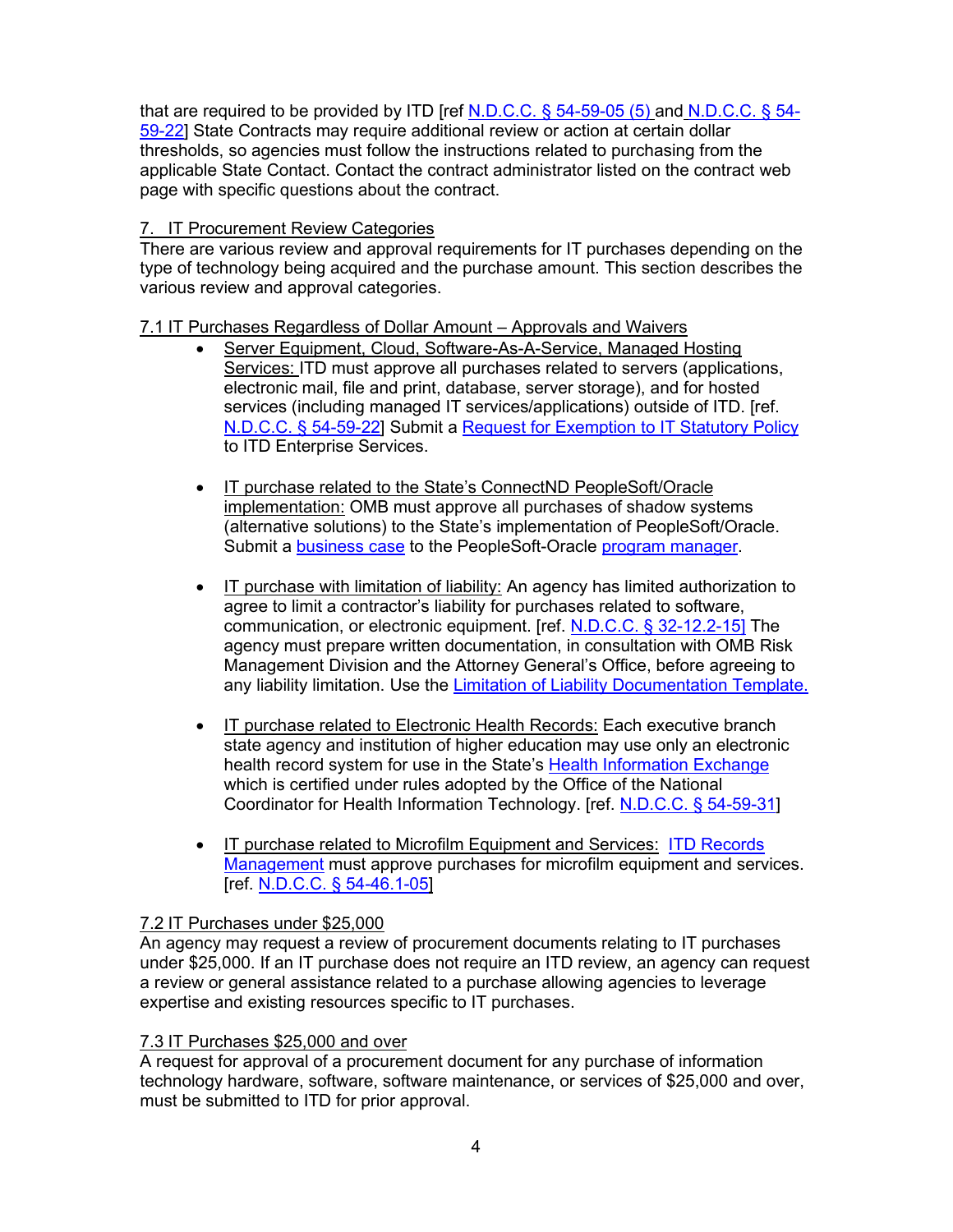IT procurements are reviewed to ensure conformance with the requesting agency's  $I\bar{I}$ [plan](http://www.nd.gov/itd/services/it-planning) and compliance with [statewide policies and standards.](http://www.nd.gov/itd/services/enterprise-architecture) [ref. [N.D.C.C. §](http://www.legis.nd.gov/cencode/t54c59.pdf?20130705151814) 54-59-05, [IT](http://www.nd.gov/itd/standards/information-technology-procurement)  [Procurement Standard STD-ITD-001\]](http://www.nd.gov/itd/standards/information-technology-procurement) If not previously requested, the technology specifications may be submitted to the [Enterprise Architecture](http://www.nd.gov/itd/services/enterprise-architecture) process for an architectural design review. ITD also reviews procurement documents for adherence to best practices and recommendations for any changes to the documents based on best practices.

Requests for IT procurement reviews may be e-mailed to [ITD Procurement.](mailto:ITDProcurement@nd.gov) The request must contain 1) an explanation of how the purchase fits into the agency's IT plan or justification for departure from the plan and 2) a copy of the draft purchase document(s) (i.e. competitive solicitation, alternate procurement, purchase order, contract terms and conditions, contract amendment).

If the request is not in conformance or compliance, ITD may disapprove the request, ask the agency to modify requirements to bring the purchase into conformance or compliance, or require justification for the departure from the plan or statewide policy or standard. [ref. [N.D.C.C. §](http://www.legis.nd.gov/cencode/t54c59.pdf?20130705151814) 54-59-05]

- Competitive Solicitations for IT Purchase \$25,000 and over: An agency must receive approval from ITD of the competitive solicitation document prior to issuing the solicitation on the State Procurement Office website.
- Noncompetitive or Limited Competitive Purchase \$25,000 and over: An agency must receive approval from ITD and the State Procurement Office of the [alternate procurement request form](https://www.nd.gov/omb/agency/procurement/alternate-procurements) prior to negotiating terms and conditions of a contract or purchase order.
- IT Contract \$25,000 and over: All contracts furnished by a contractor must be reviewed for terms and conditions that are one-sided and heavily favor the contractor. The terms and conditions will need to be negotiated to ensure the state is properly protected. See the [AG Contract drafting manual](https://attorneygeneral.nd.gov/attorney-generals-office/manuals-state-and-local-government-agencies) for recommended contract clauses and alternatives. Consult with your agency Attorney General counsel for review and recommended amendments to vendor contracts. An approval must be obtained from ITD before signing the contract.
- Purchase Order Attached Terms and Conditions \$25,000 and over: If a purchase order is being issued as a contract the solicitation must be incorporated by reference, since a purchase order does not contain adequate space for the terms and conditions. An agency must send a copy of a purchase order with the proposed terms and conditions with a request for review. An approval must be obtained before issuing the purchase order.
- Contract Administration Proposed Amendments: Any amendments related to the purchase, when the total amount of the purchase including the original contract and any amendments is \$25,000 and over, must be reviewed and approved before an amendment is executed.
- Other Document Presented Relating to IT Purchase: A document may be presented relating to an IT purchase that was not identified as a purchase required to be reviewed by ITD. Agency may request a review of the document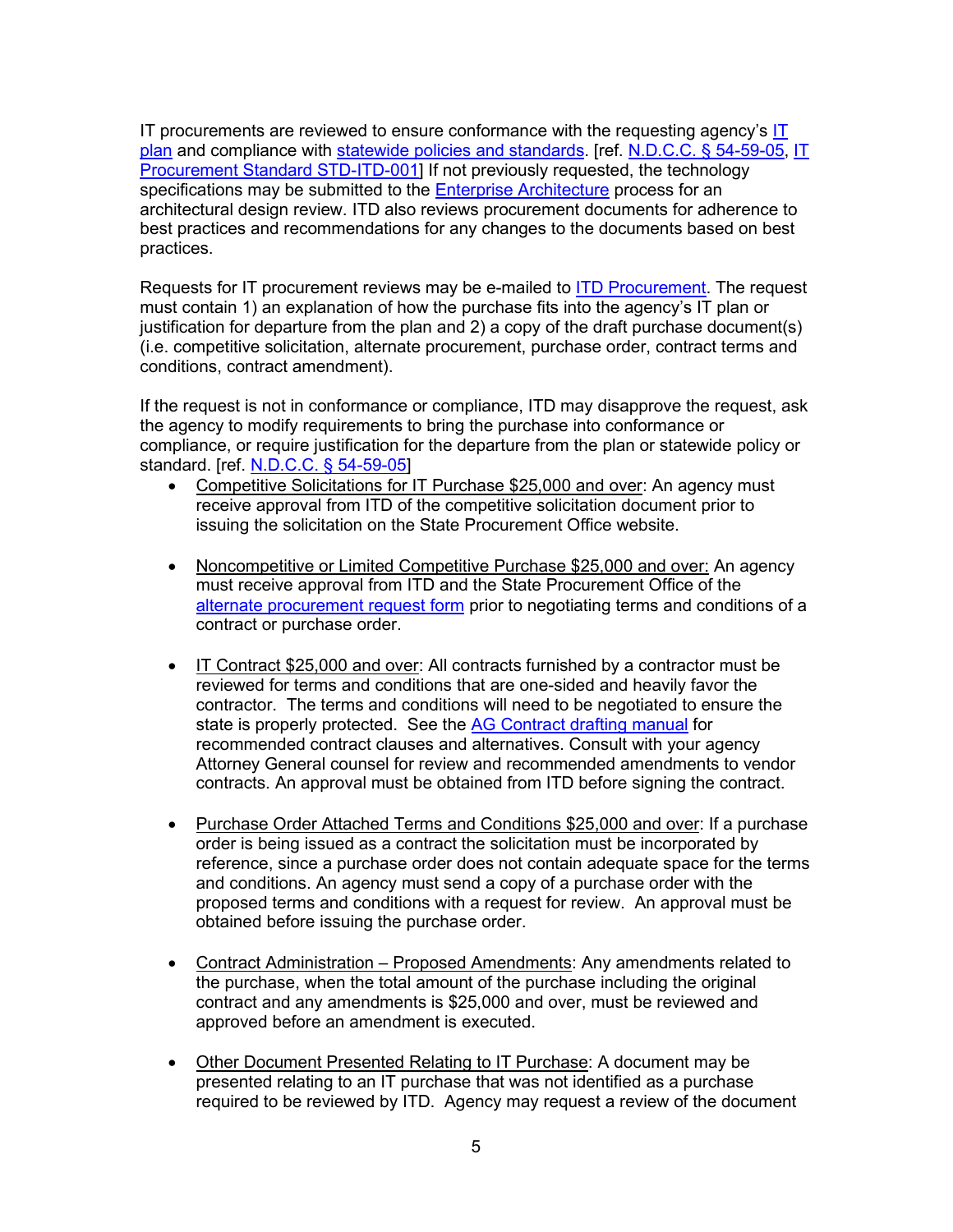to determine where it fits into the ITD procurement process. A few examples of documents include: an invoice, a purchase order, click through on a website, and other documents presented by a contractor.

Agencies wishing to purchase a solution that does not comply with statewide policies and standards must submit a [Request for Exemption to IT Standard](http://www.nd.gov/itd/requests-exemption) to [ITD Enterprise](http://www.nd.gov/itd/services/enterprise-architecture)  [Architecture.](http://www.nd.gov/itd/services/enterprise-architecture) ITD's online [Work Management System \(WMS\)](https://secure.intranetapps.nd.gov/itd/workorder/login.htm) may be used to submit a "Generic" Service Request. Attach any associated forms, and select "Enterprise Architecture" as the Service Group.

#### <span id="page-6-0"></span>8. Templates and Sample Procurement Documents

Procurement forms, templates and samples are available on the OMB State Procurement Website at [https://www.nd.gov/omb/agency/procurement/templates.](https://www.nd.gov/omb/agency/procurement/templates) Use the applicable IT versions of solicitation and contract templates. Templates related to major IT projects \$500,000 and over will be provided by the State Procurement Office staff person assigned to the major IT project collaboration.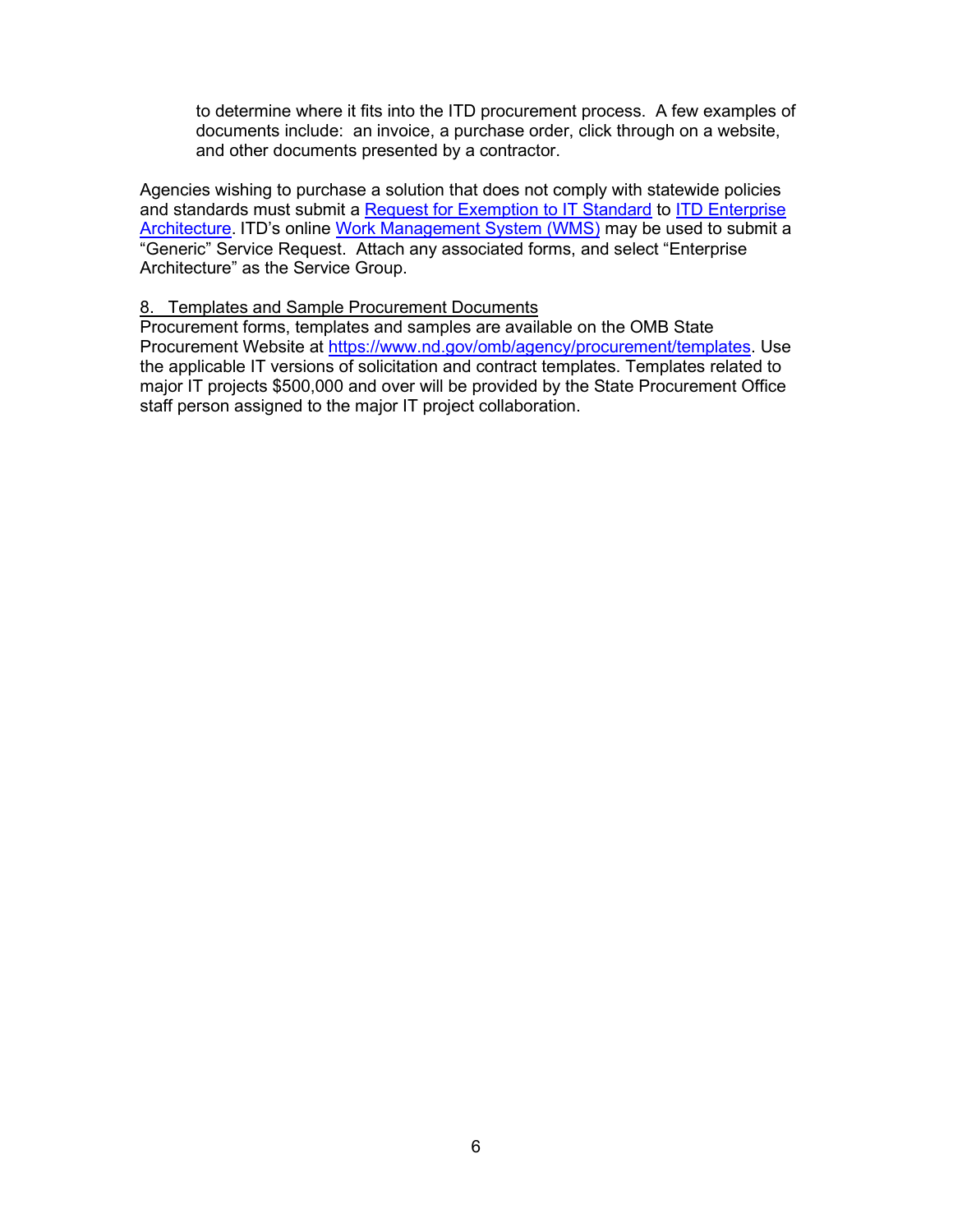# CHAPTER 2: IT PROJECT THRESHOLDS

<span id="page-7-0"></span>*Procurements that are conducted within the scope of an IT project may by subject to additional requirements, approvals, and oversight. The following sections describe the various IT Project thresholds and related responsibilities of the sponsoring agency.*

- <span id="page-7-1"></span>1. All IT Projects (defined as a temporary endeavor undertaken to create a unique product, service, or result) that is **80 hours or more of work and regardless of estimated cost**: Each executive branch, state agency, or institution, excluding entities under the control of the state board of higher education must submit an [Initiative Intake](https://northdakota.service-now.com/serviceportal?id=sc_cat_item&sys_id=1c8f909c1b8128102045fd16dc4bcb46&sysparm_category=569014e0dbd968106f6ae415ca9619b3) Form through the [State's ServiceNow Portal.](https://northdakota.service-now.com/serviceportal?id=sc_category) The process will also include:
	- a. Identification of Project Manager and Project Sponsor role
	- b. An electronic project document repository utilized throughout the project
	- c. Completion of a project charter and project plan

In addition to the items listed above for IT Projects, the following dollar thresholds apply:

- 2. IT Projects \$100,000 and Over
	- a. An NDIT Oversight Analyst may be assigned
	- b. Projects must be entered and maintained within ND VIEW

# <span id="page-7-2"></span>4. Major IT Projects \$500,000 and Over

Procurements related to major IT projects undergo a formal review and approval process. See Chapter 3 for guidelines related to major IT projects.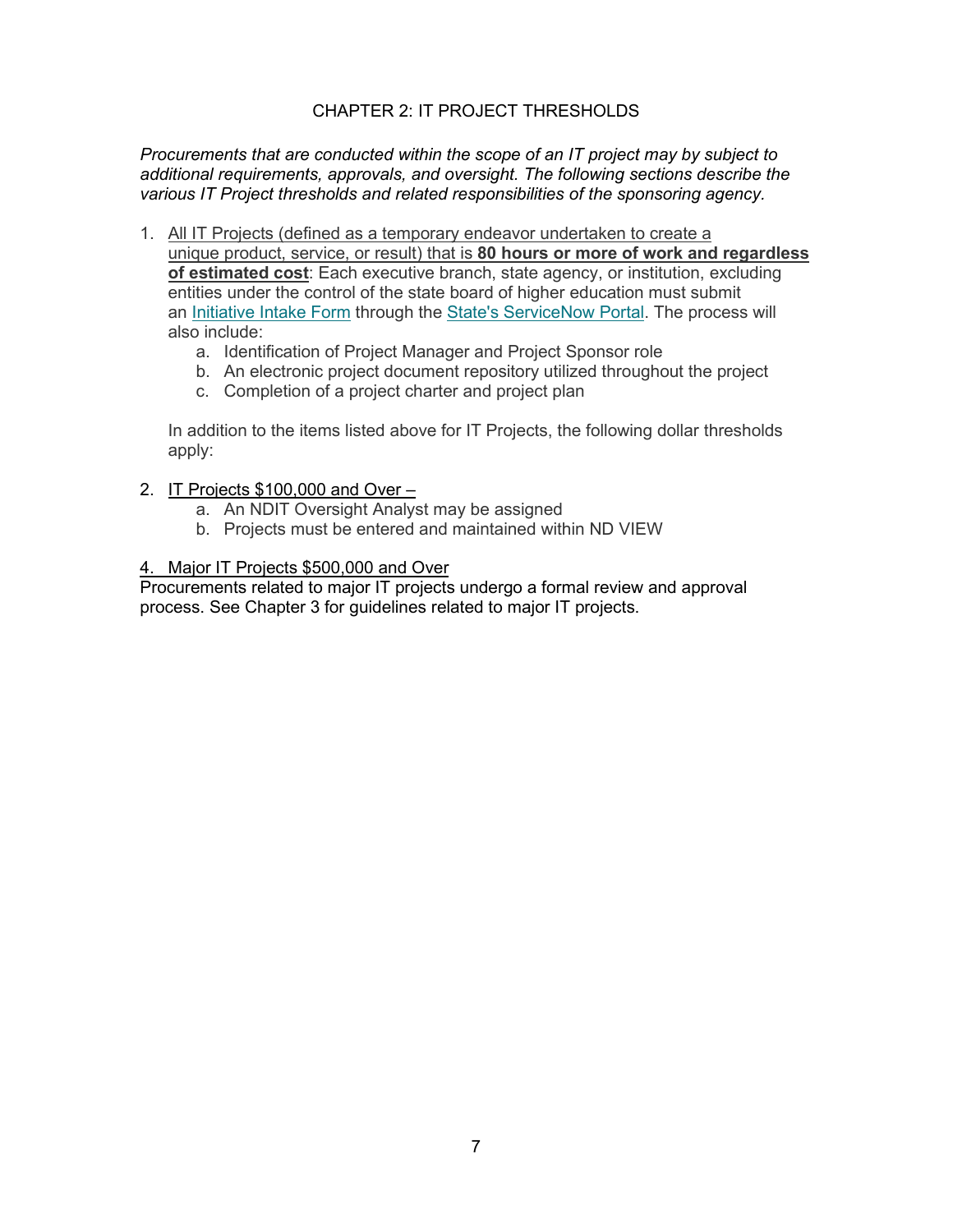# CHAPTER 3: GUIDELINES FOR MAJOR IT PROJECTS

<span id="page-8-0"></span>*These guidelines are to provide agencies information about the laws and standards to be followed for procurements related to major IT projects.*

# <span id="page-8-1"></span>1. Definition of Major IT Project

An IT project with a total cost of \$500,000 and over is considered a major IT project. [ref. [N.D.C.C. §54-35-15.2 \(10\)\]](http://www.legis.nd.gov/cencode/t54c35.pdf?20130705152150) All projects with a technology component are assumed to be IT projects unless deemed otherwise by the Chief Information Officer (CIO).

The "total cost" of a project includes all costs required to fully resolve the business needs of the sponsoring agency to meet one or more areas of its mission, vision, or strategic objectives. Examples of costs include, but are not limited to:

- Efforts to charter the project
- Conducting solution selection processes, including Request for Information (RFI), Invitation for Bid (IFB), Request for Proposal (RFP), and contract negotiations
- All implementation costs including any initial hardware, licensing, maintenance, configuration, customization, professional services, or other startup investments required to conduct the project
- Project management costs
- Agency costs
- Risk related funds
- Associated closing costs.

Projects that initially have a total cost under \$500,000 may have the potential during the project life cycle to hit the major project threshold, whereupon the sponsoring agency must create an Executive Steering Committee (ESC) for the project and trigger into the collaboration process for any procurements and contract negotiations related to the project.

A major IT project may include multiple IT projects that are related and necessary for achieving the objective of the original project charter.

During a major IT project, the ESC must be kept informed when a related project is identified so that it can make a determination regarding whether the new project is within scope of the original project or should be separately chartered. If the ESC for the original project determines the new project should be separately chartered and the new project is also a major IT project, then the sponsoring agency must create an ESC for the new project.

<span id="page-8-2"></span>2. Collaboration on Procurements for Major IT Projects

An executive branch agency proposing to conduct a major IT project must collaborate with ITD and OMB in consultation with the Attorney General's Office (AG) on the procurement, contract negotiation, and contract administration of the project. [ref. [N.D.C.C. §](http://www.legis.nd.gov/cencode/t54c59.pdf?20130705151814) 54-59-32]

An agency is considered to be "proposing to conduct" a project if one or more of the following exist:

- The budget planning cycle identifies the project request for funding
- The agency IT plan includes the project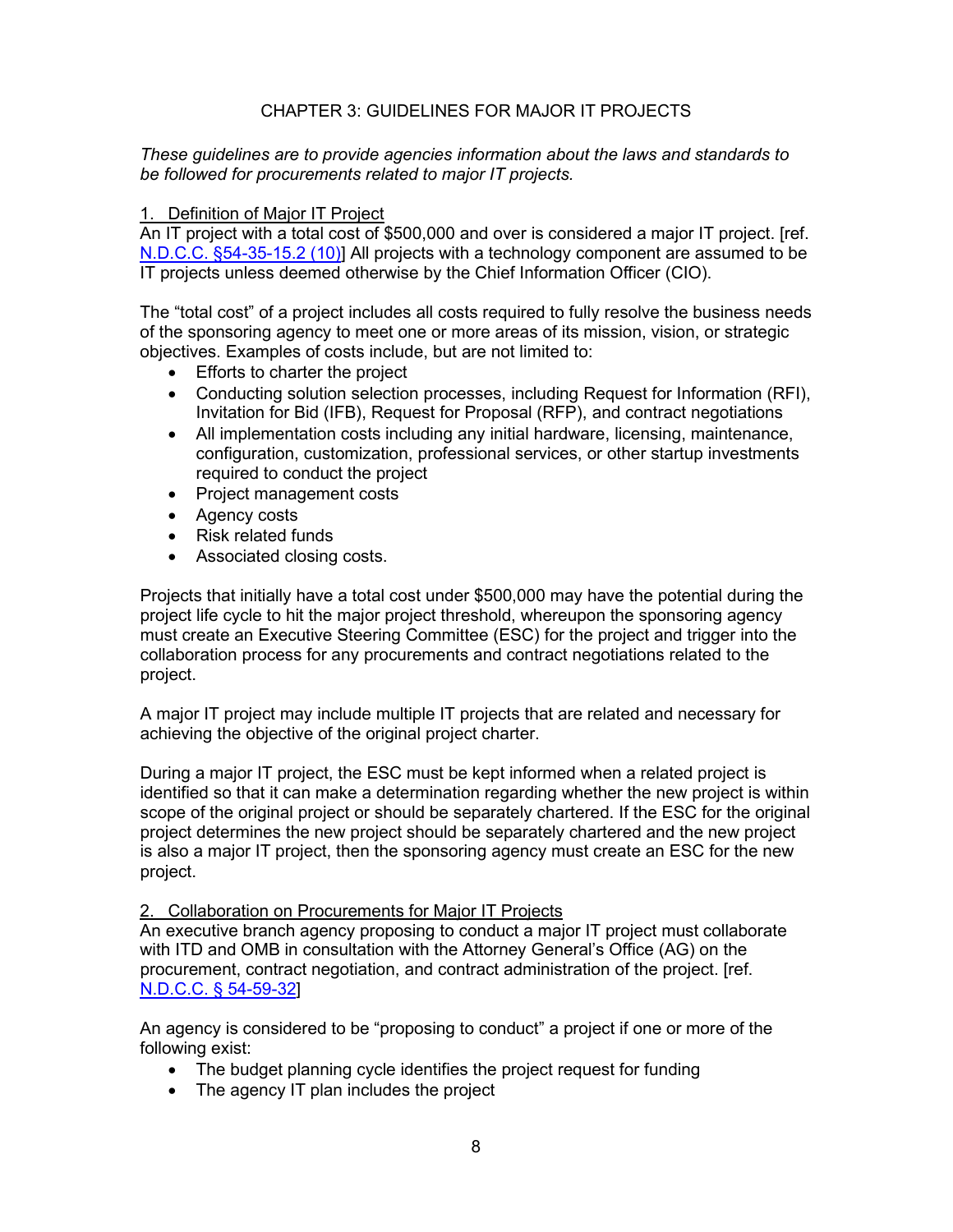- SITAC ranking identifies the project
- Legislature mandates the project
- Reporting the project in accordance with [N.D.C.C. §54-59-11.1](http://www.legis.nd.gov/cencode/t54c59.pdf?20130705151814)
- An interim project is identified by the agency

The primary project manager initiates the collaboration by notifying the sponsoring agency, ITD, and OMB to assign staff to the collaboration process. Agency heads or a designee select the staff members who will work on the collaboration. The agencies may assign different persons with varying skill sets to be involved in the collaboration as needed.

The sponsoring agency may assign multiple people from different functional areas: the program area(s) benefiting from the project, agency IT staff, agency procurement staff, etc.

OMB will assign a staff member from the State Procurement Office to assist in the collaboration process with recommendations related to procurement strategy, review of procurement documents from the project team, and guidance on the procurement process.

ITD will assign an IT procurement staff member to assist in the collaboration process with any questions related to major IT projects, review of procurement documents from the project team, and coordination of other ITD reviews that may be required.

Consultation with the Attorney General's Office in the context of the collaboration on major IT projects involves the agencies and agency heads obtaining legal advice from the Assistant Attorney General (AAG) assigned to each agency. The advice each agency's AAG gives is advice specific to that agency.

The executive steering committee (ESC) may also request the appointment of an AAG to serve as its legal counsel in order to provide strategic legal input applicable to the project, act as a legal liaison between the ESC and the collaborating agencies, and provide overall consistency with legal advice given to other major IT projects conducted by the State.

#### <span id="page-9-0"></span>3. Executive Steering Committee for Major IT Projects

An ESC must be appointed to oversee each major IT project. [ref. [N.D.C.C. §](http://www.legis.nd.gov/cencode/t54c59.pdf?20130705151814) 54-59-32] An ESC may be formed at any time after an agency is proposing to conduct a project, but must be formed prior to approving the charter. A proposed project must be chartered before any planning activities (e.g. analysis, RFP, alternate procurements) can occur.

The agency project sponsor serves as chairman of the ESC. The ESC must consist of the director OMB or a designee of the director, the CIO or a designee of the officer, the head of the agency contracting for the project or a designee, the project sponsor, and a large project oversight analyst designated by the CIO.

The ESC monitors the overall status of the project and reviews project decisions, including negotiation and execution of contracts, approval of project budgets, implementation of project schedules, assessment of project quality, and consideration of scope changes. Any project decision declared by a member of the committee to be a major project decision requires at least four affirmative votes.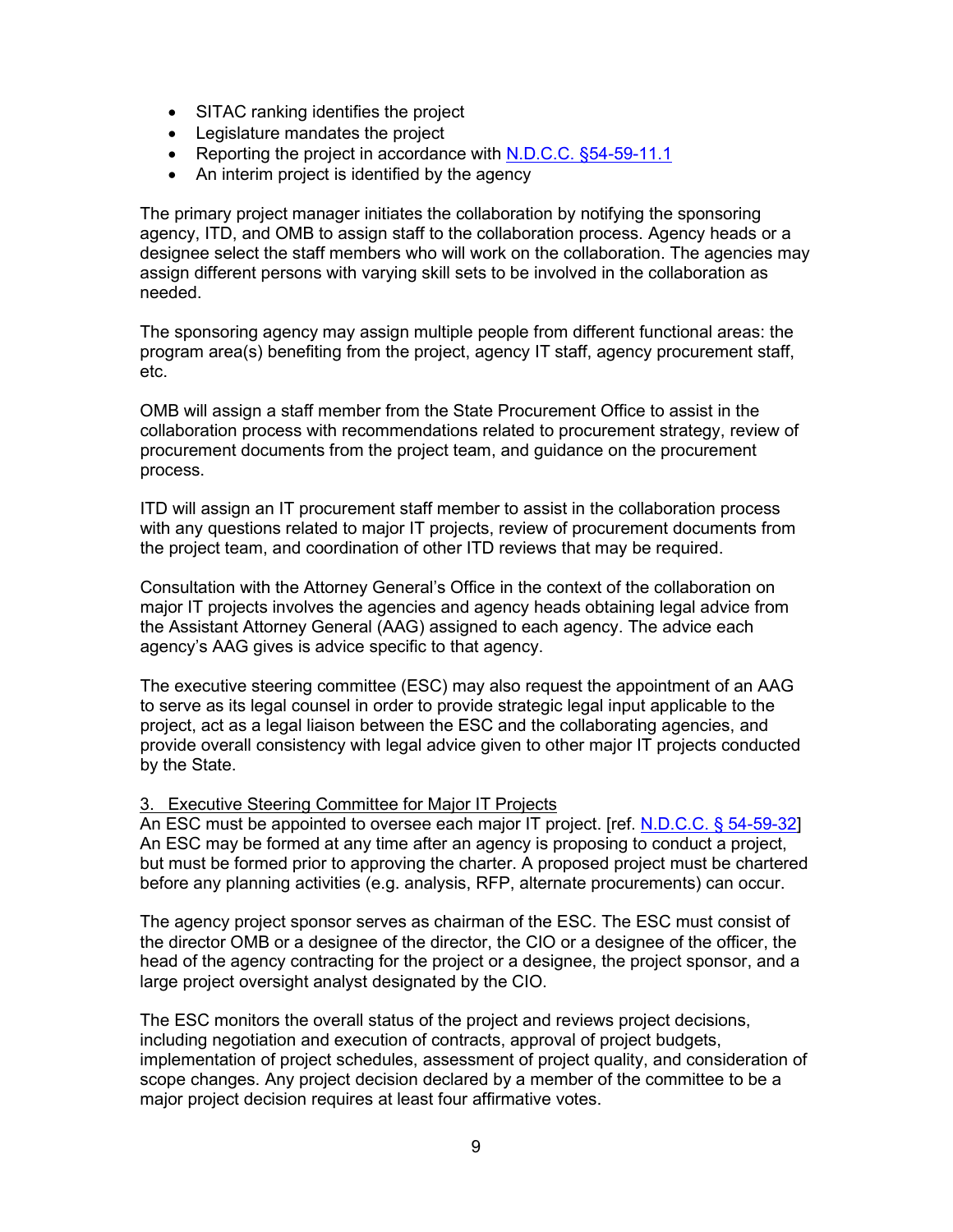In order for the ESC to monitor the overall status of the project and assess project quality it is critical that the ESC obtain timely information from the three agencies and staff involved in the project collaboration. The intent of the law cannot be fulfilled if agency staff withhold information and attempt to resolve issues at the agency level rather than through the collaboration process. The ESC must communicate any issues it feels are important to review and monitor. The primary project manager and project procurement officer are key staff that are relied on by ESC to in order to effectively discharge its oversight responsibilities.

<span id="page-10-0"></span>3.1 Project Manager Role in ESC Monitoring and Oversight

- The project manager aids the ESC in meeting its duty to monitor and review aspects of the project and ensure best practices are adhered to.
- The project manager brings before the ESC all issues, approvals, etc., that the ESC, any of the collaborating agencies, or the project manager believe would benefit from ESC attention.
- The project manager serves as key liaison between staff assigned to the project and/or to the collaboration process and the ESC.

# <span id="page-10-1"></span>3.2 Project Procurement Officer Role in ESC Monitoring and Oversight

- The procurement officer aids the ESC in meeting its duty to be fully informed about the project and ensure procurement rules and best practices are followed.
- The procurement officer serves as key liaison between staff assigned to the project, the collaboration process, and the ESC on procurement issues, contract negotiation, and contract amendments.

# <span id="page-10-2"></span>3.3 Preparation for ESC Meetings

Issues should be addressed at the collaboration level before being presented to the ESC. This may not be possible if an issue arises suddenly. Agencies involved in the collaboration must strive to identify issues early and bring those items into the collaboration process timely.

<span id="page-10-3"></span>3.4 ESC Meetings Subject to Open Records and Open Meetings Laws Staff that are involved in scheduling, coordination, and facilitation of ESC meetings must be aware of and follow [North Dakota Open Records and Open Meetings laws.](https://attorneygeneral.nd.gov/open-records-meetings) To post [open meeting notices](https://attorneygeneral.nd.gov/open-records-meetings) online, use the [Secretary of State's Public Meeting Notice system.](https://intranetapps.nd.gov/sos/ndpmn/mainmenu.htm) Questions regarding open records and open meetings may be directed to the [Attorney](https://attorneygeneral.nd.gov/new-attorney-general-website)  [General's Office.](https://attorneygeneral.nd.gov/new-attorney-general-website)

# <span id="page-10-4"></span>4. Major IT Project Procurement - Review and Approval Process

The collaborating agencies (sponsor agency, ITD, OMB) in consultation with the Attorney General, shall approve the solicitation, contract, or agreement, and any amendments relating to the project before submission to the ESC for final approval. [ref. [N.D.C.C. §](http://www.legis.nd.gov/cencode/t54c59.pdf?20130705151814) 54-59-32]

Each of the three agencies and its staff assigned to the collaboration process decides whether it approves a draft document or not. The goal should be that the collaboration staff reach consensus on approving a document before submitting to the ESC. However, whether or not the collaboration staff reach full agreement on approving a document, or if approval is unclear, the matter can be brought to the ESC with an explanation of each agency's position.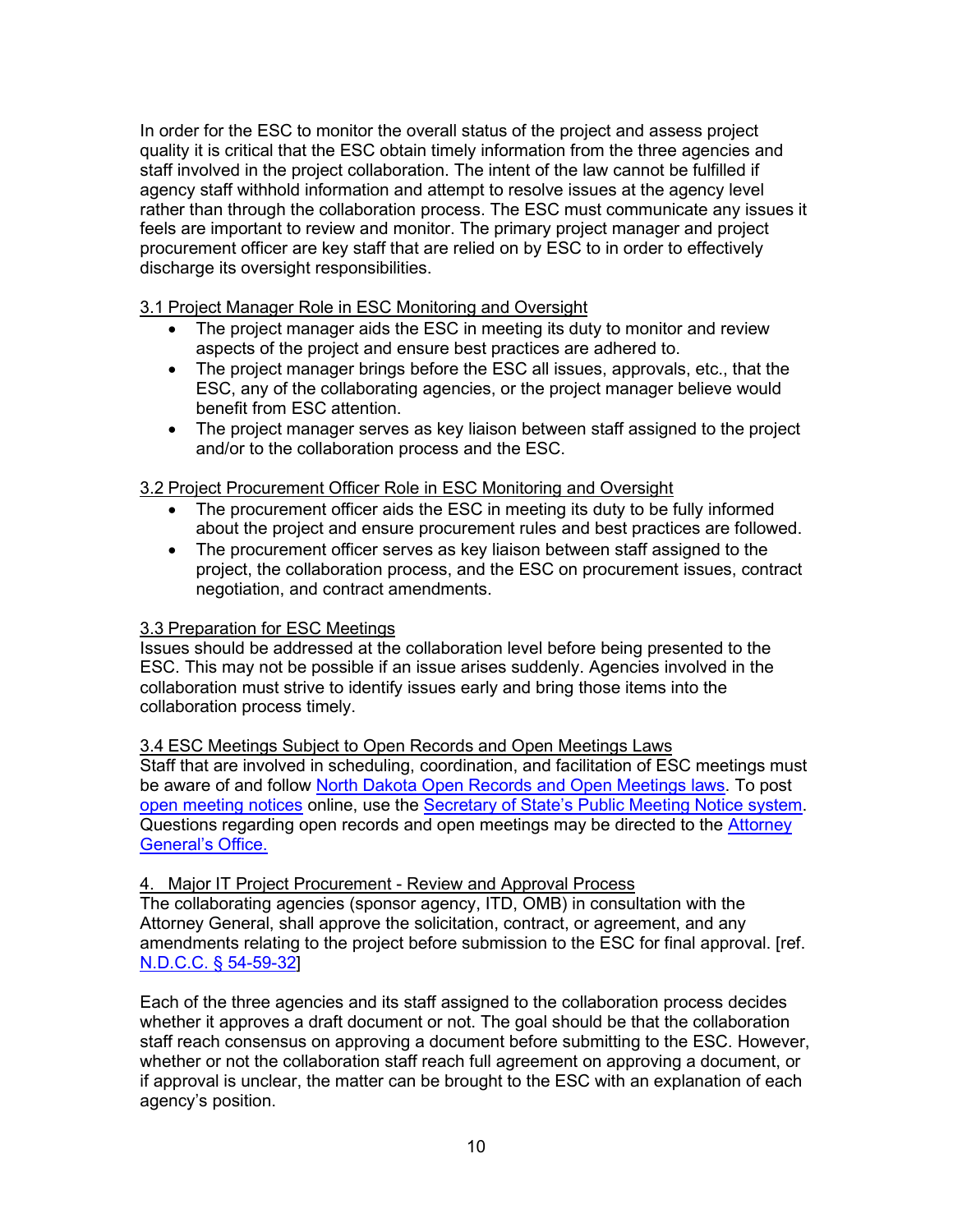The project manager and procurement officer for the project play key roles in facilitating the collaboration and must coordinate closely to ensure that a proper collaboration takes place including:

- Timely communication/notification to agency heads, collaboration staff, and ESC.
- Scheduling collaboration meetings and timely distribution of draft documents.
- Documenting decisions made and ensuring necessary follow-up of action items.
- Obtaining approvals and proper sign off on documents.

——— Remainder of Page Purposely Left Blank ———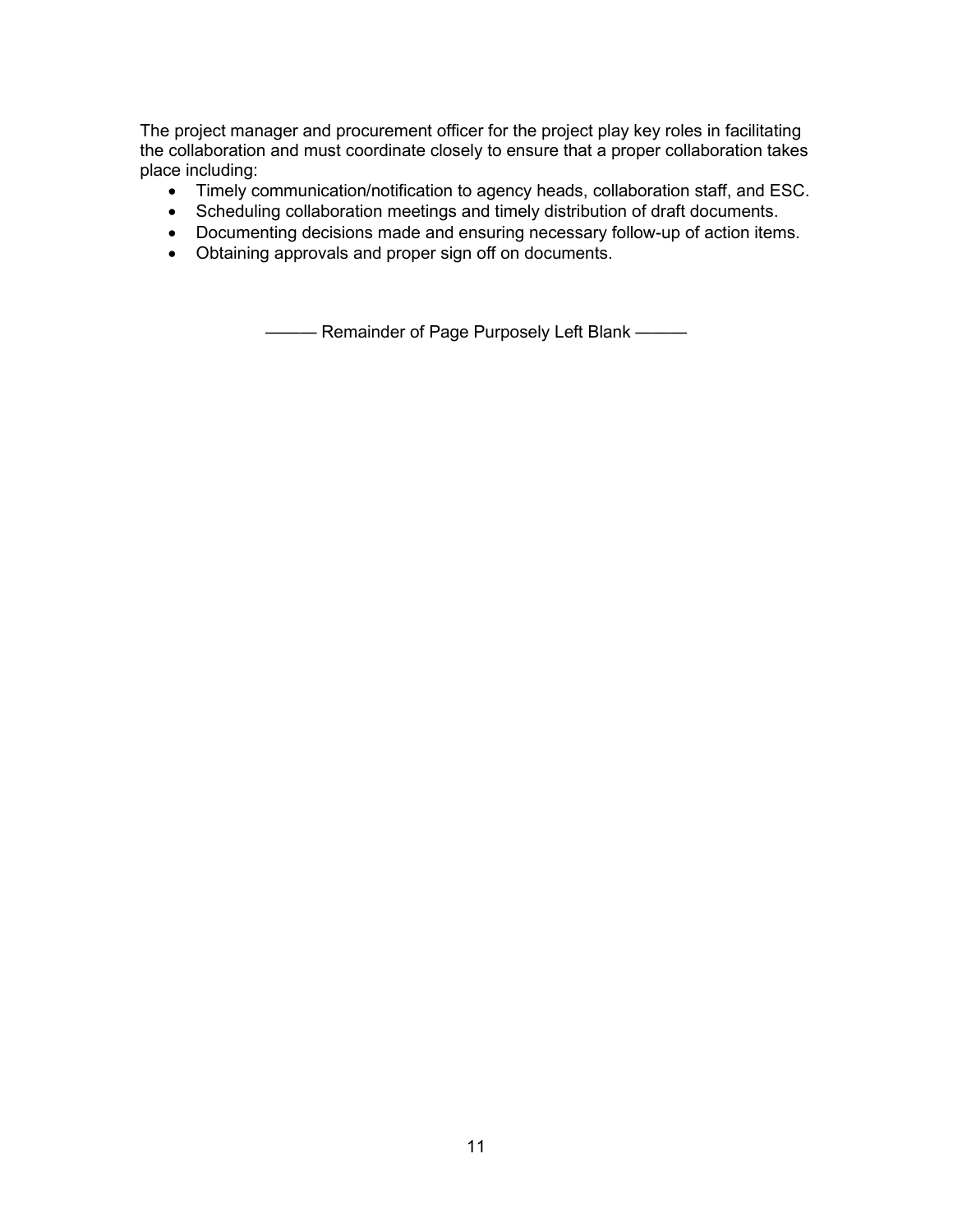# <span id="page-12-0"></span>4.2 Collaboration Process Diagram

The following [process diagram](http://www.nd.gov/itd/sites/itd/files/legacy/services/procure/Procurement_Collaboration_Process_for_Large_Projects.pdf) has been developed to assist in the collaboration process:

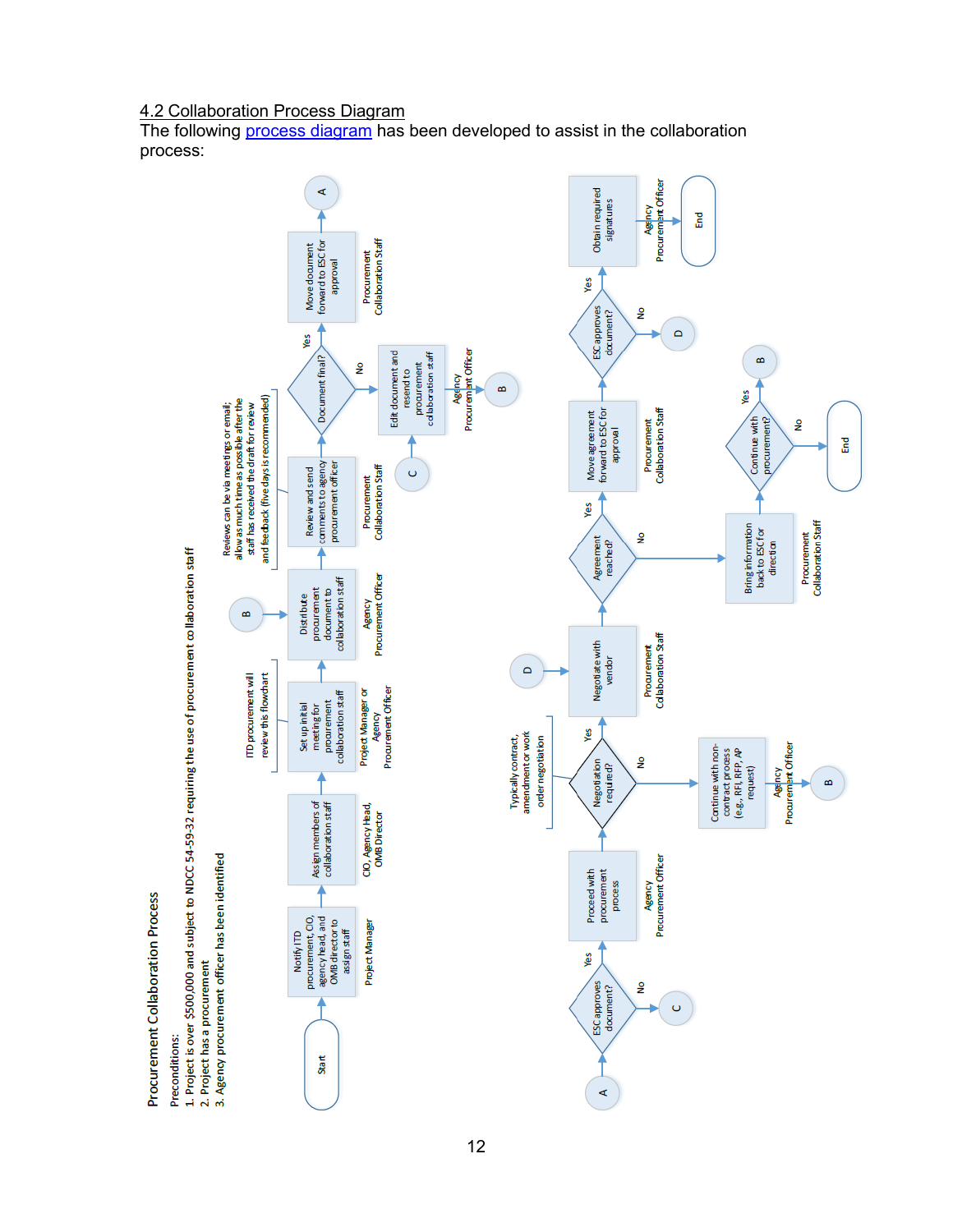# <span id="page-13-0"></span>5. Signatures on Contracts and Amendments for Major IT Projects

An agreement or contract, including an amendment, revision, or scope change, for a major IT project may not be entered unless signed by the head of the contracting agency or a designee and CIO or a designee. [ref. N.D.C.C. §54-59-32]

After the collaboration process has finalized a document, the ESC must approve the document, whereupon the project procurement officer will obtain the required signatures.

# <span id="page-13-1"></span>6. Qualifications of Procurement Officer for Major IT Projects

The procurement officer for a major IT project must meet minimum qualifications established by ITD and OMB. [ref. N.D.C.C. §54-59-32] OMB and ITD have established the following qualifications for the procurement officer for a major IT project:

- Must complete Levels 1-2-3 Procurement Training.
- Must have been the procurement officer for a minimum of five Level 3 formal Request for Proposals, as verified by the State Procurement Office.
- Must receive a special delegation of purchase authority from the OMB State Procurement Office. Delegation will be granted for a specific major IT procurement for the duration of the project. This delegation may be revoked at the discretion of OMB.
- Must receive specialized training from ITD and OMB on procurement and project management related to major IT projects.
- Must coordinate all procurement, negotiation and contract administration activities with the primary project manager.
- Must coordinate with the designated State Procurement Office representative assigned to the procurement collaboration process.
- Must ensure the requirements of N.D.C.C. section  $54-59-32$  and all applicable ITD and OMB guidelines are met.
- The procurement officer must ensure that all issues related to the procurement and project are brought to the attention of the primary project manager and staff assigned to the procurement collaboration process, as required under N.D.C.C. section 54-59-32.
- The State Procurement Manager is responsible for determining if an individual is qualified to be the procurement officer for a major IT project, and may approve any exceptions to these requirements.

# <span id="page-13-2"></span>7. Qualifications of Primary Project Manager for Major IT Projects

The primary project manager for a major IT project must meet minimum qualifications established by ITD and OMB. [ref. N.D.C.C. §54-59-32]

- For major IT projects with a budget between \$500,000 and \$1 million, the project manager must demonstrate past experience managing at least one project of similar size, scale and complexity, or multiple projects of a lesser size, scale and complexity.
- For major IT projects with a budget over \$1 million that requires only one state project manager and one vendor project manager, the state project manager is required to have previously managed an IT project which has spanned a 12 month timeline, been subject to STD009-05, and had complexities requiring coordination of work between multiple entities. The project manager must hold the project management professional credential (PMP) and have sufficient experience in North Dakota project management practices or similar methodologies.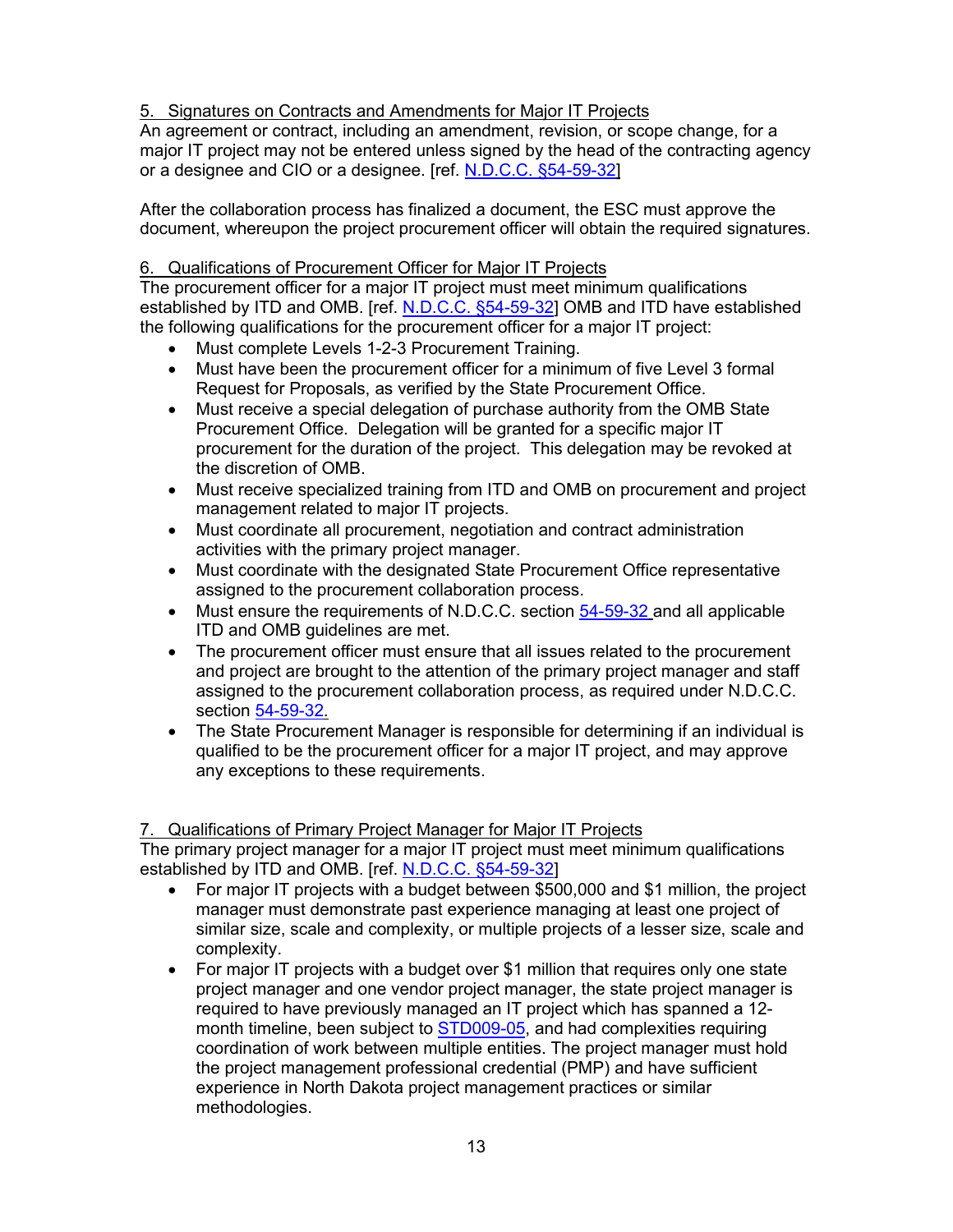- For major IT projects with a budget over \$1 million with multiple project managers (beyond a single state and single vendor project manager scenario), the primary project manager must have previously managed or co-managed an IT project budgeted for at least \$1 million, which must have spanned at least a 12-month timeline, been subject to STD009-05, and had complexities requiring coordination of work between multiple entities. The primary project manager must hold the project management professional credential (PMP) and have sufficient experience in North Dakota project management practices or similar methodologies.
- The CIO is responsible for determining if a project manager meets the qualifications necessary to manage a specific size IT project.
- Upon review of minimum qualifications, additional information may be required to determine the individual's qualifications specific to the project to be managed.

# <span id="page-14-0"></span>8. Business Process Modeling for Major IT Projects

Business Process Modeling is used to understand the structure, policies, and operations of an agency, and to recommend solutions that enable the agency to achieve its goals. Business process modeling activities can include business process modeling, organizational change activities, and gathering and documenting requirements. The ESC for a major IT project may require certain business analysis activities be completed as an initial step in the project.

# <span id="page-14-1"></span>9. Project Oversight and Quality Assurance

All major IT projects of an executive branch agency require project management oversight to be performed by ITD. The ITD oversight analyst assigned to the project receives and reviews project information from the agency and facilitates the required reporting to the State Information Technology Advisory Committee (SITAC) and the Legislative Information Technology Committee (LITC). The sponsoring agency is required to present project startup and closeout reports and ITD is required to present quarterly status reports to the IT Committee. [ref. N.D.C.C. § 54-59-05 (7), and Project Management Standard STD-009-05]

# <span id="page-14-2"></span>9.1 State Information Technology Advisory Committee (SITAC)

SITAC receives and reviews information and status reports for major IT projects from each executive, legislative, and judicial branch agency. The sponsoring agency is required to notify SITAC of any budget or schedule variances of twenty percent or more including corrective actions being taken.[ref. N.D.C.C. § 54-59-23]

# <span id="page-14-3"></span>9.2 Legislative Information Technology Committee

The Legislative IT Committee receives and reviews information for major IT projects from each executive, legislative, and judicial branch agency including a project startup report, budget and schedule variances, and a project closeout report. If the IT Committee determines that the project is at risk of failing to achieve its intended results, the committee may recommend to OMB the suspension of the expenditure of moneys appropriated for the project. [ref. N.D.C.C. § 54-35-15.2]

# <span id="page-14-4"></span>10. Contract Administration

During the course of the major IT project, there may arise situations that make it necessary and/or desirable to modify the terms of the contract. All proposed changes must be reviewed using the collaboration process and approved by the ESC.